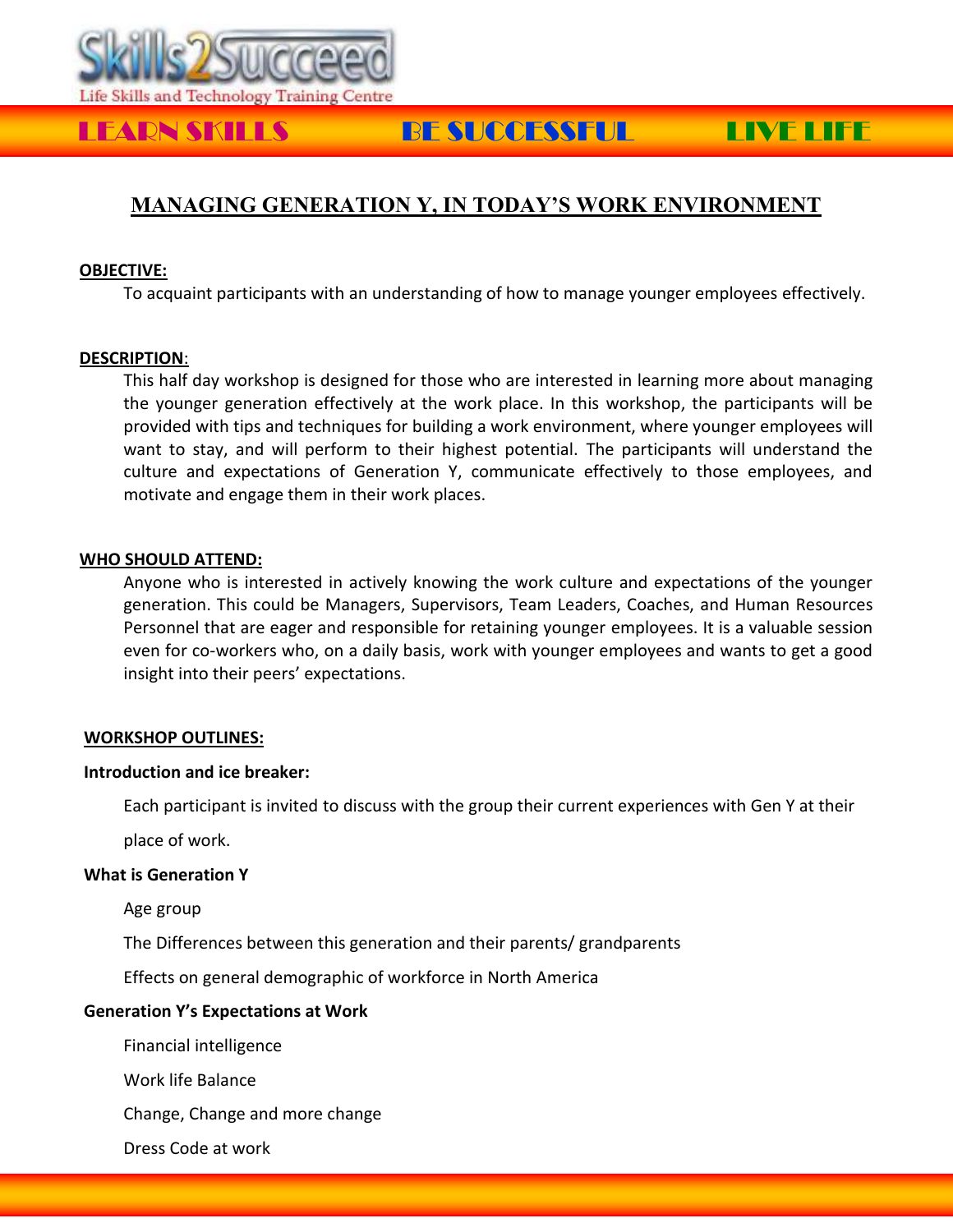

#### **How to Attract and Recruit Generation Y**

Where and how to advertise for positions to attract Generation Y

Tips on conducting interviews with this group

### **Coffee Break**

#### **How to Motivate and Retain Generation Y**

Effectively communicating via various methods

Promote creativity and problem solving, using technology

Continuous Development, through constant feedback

Consistency in messages

"We are all Winners"

Fun Meter

Introduction to a development diary

### **How will Generation Y lead its teams**

Share of knowledge

Technology

Delegation and seeing everyone win

Re-invent Performance reviews

Work Life Balance

Emotional Intelligence

#### **WORKSHOP LEADER:**

Ms. Selin Jenkins has 15 years of experience in employee development and recruitment training. She brings relevant industrial related expertise with her work experience starting from large multi-national corporations to small and medium sized business enterprises, covering the fields of Engineering, Pharmaceutical, Customer Service and Further Education Training. Her training courses are much customised to fit specific training needs, and will put "theory into practice" based on case studies & role plays. She is a Chartered Member of the Institute of Personnel and Development and has a Masters Degree in Human Resources Management. Her other accomplishments include implementing multimillion dollar HR systems project in a global company, working across Europe and North America.